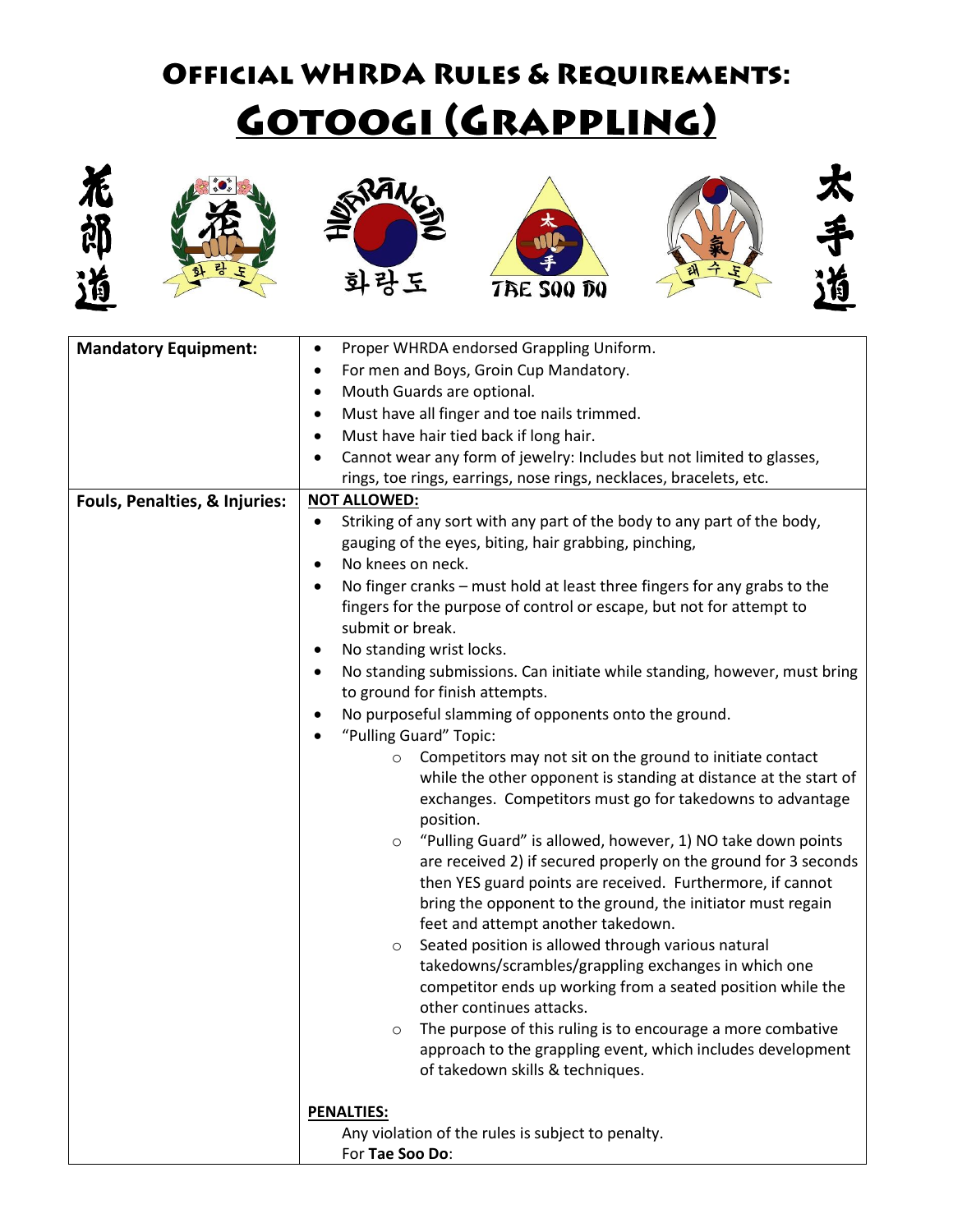| First Warning - Official Warning<br>$\bullet$                                                                                                                                                                                                                                                                                                                       |
|---------------------------------------------------------------------------------------------------------------------------------------------------------------------------------------------------------------------------------------------------------------------------------------------------------------------------------------------------------------------|
| Second Warning - Award one point to the opponent                                                                                                                                                                                                                                                                                                                    |
| Third Warning - Disqualification                                                                                                                                                                                                                                                                                                                                    |
| For Hwa Rang Do: (Continuous Round)                                                                                                                                                                                                                                                                                                                                 |
| First Warning - Deduct one point from total score                                                                                                                                                                                                                                                                                                                   |
| Second Warning - Deduct two points from total score                                                                                                                                                                                                                                                                                                                 |
| Third Warning - Disqualification                                                                                                                                                                                                                                                                                                                                    |
| <b>INJURIES:</b>                                                                                                                                                                                                                                                                                                                                                    |
| If there is an incidental injury, recipient shall be awarded 30 seconds to<br>recover. If cannot continue after 30 seconds, then the other participant is<br>awarded victory in the bracket and next match shall proceed.                                                                                                                                           |
| If there is an injury due to excessive contact or any intentional reason and<br>the recipient of such can no longer continue, the offending participant will<br>be disqualified. If the recipient of the injury cannot continue in next<br>match with next opponent, he/she will have to forfeit that match and the<br>next person will be advanced in the bracket. |
|                                                                                                                                                                                                                                                                                                                                                                     |

| <b>POSITION GRAPPLING FORMAT</b> |                                                                                                                                                                                                                                                                                                                                                                                                                                                                                                                                                                                                                                                                                                                                                                                                                                                                                                                                                                                                                                                                                                                                                                        |
|----------------------------------|------------------------------------------------------------------------------------------------------------------------------------------------------------------------------------------------------------------------------------------------------------------------------------------------------------------------------------------------------------------------------------------------------------------------------------------------------------------------------------------------------------------------------------------------------------------------------------------------------------------------------------------------------------------------------------------------------------------------------------------------------------------------------------------------------------------------------------------------------------------------------------------------------------------------------------------------------------------------------------------------------------------------------------------------------------------------------------------------------------------------------------------------------------------------|
| <b>Duration:</b>                 | 2 Minutes, non-stop                                                                                                                                                                                                                                                                                                                                                                                                                                                                                                                                                                                                                                                                                                                                                                                                                                                                                                                                                                                                                                                                                                                                                    |
| <b>General Requirements:</b>     | Goal is to obtain points through positional control of opponent. First<br>$\bullet$<br>participant to 10 points wins match or whoever has most points at end of<br>time is declared winner.<br>If the score of the match is tied at end of regulation time, 1 minute of<br>additional time will be added as overtime. If score is still tied, consecutive<br>1 minute overtime rounds will commence as needed until winner<br>determined by points. There is no time break between overtime rounds.<br>Matches begin in kneeling position and must stay on the ground for<br>duration of the match. If at any time <b>both</b> competitors rise to their feet,<br>judge will break the match and restart kneeling at center lines.<br>If more than 50% of both participants move past the out-of-bounds ring<br>$\bullet$<br>boarder, the referee will break the match and restart on knees at center<br>line. Restart will NOT occur in the same position as the out-of-bounds.<br>WHRDA Grappling Uniform is strongly recommended, however, standard<br>$\bullet$<br>Tae Soo Do uniform is allowed for position matches only.<br>NO submission attempts of any kind. |
| Judging:                         | The judging is done by one center referee who calls out the points as they                                                                                                                                                                                                                                                                                                                                                                                                                                                                                                                                                                                                                                                                                                                                                                                                                                                                                                                                                                                                                                                                                             |
|                                  | occur during the match and only the center referee can start or stop a<br>match.<br>• One score keeper<br>• One time keeper                                                                                                                                                                                                                                                                                                                                                                                                                                                                                                                                                                                                                                                                                                                                                                                                                                                                                                                                                                                                                                            |
| <b>Positions &amp; Points:</b>   | Participant must maintain control and dominance within the secured<br>position for a minimum of 3 seconds in order to receive the points for<br>positioning.                                                                                                                                                                                                                                                                                                                                                                                                                                                                                                                                                                                                                                                                                                                                                                                                                                                                                                                                                                                                           |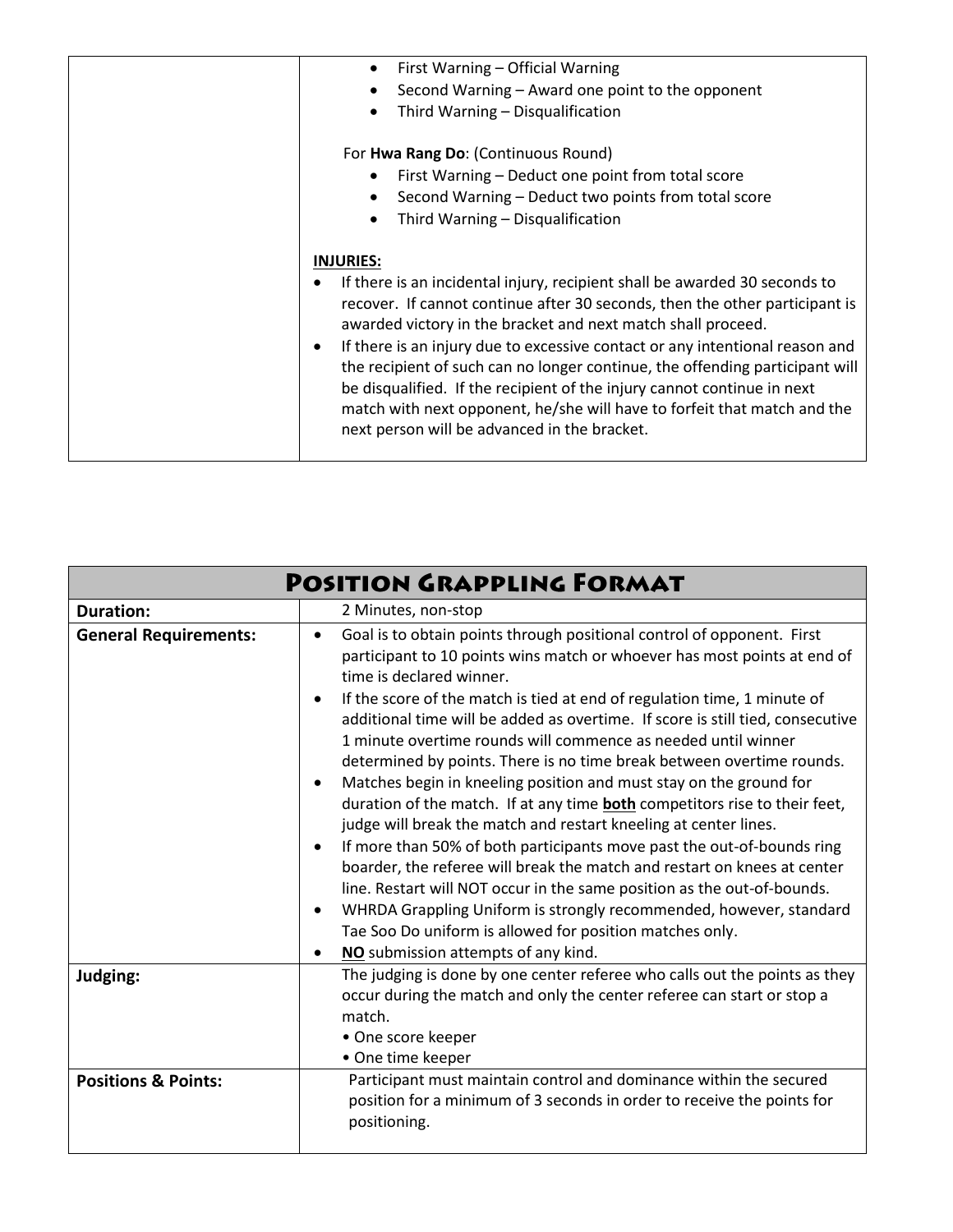| One Knee Position (Knee on Stomach, Knee on Chest) - 2 points<br>$\bullet$<br>Mounts (full, upper, seated, reverse seated) - 3 points<br>$\bullet$<br>Rear Mounts (from bottom, from top) - 3 points<br>$\bullet$<br>$\sim$ Note (both legs must be hooked around the opponent in order to<br>receive the points)<br>Reversal (switching from bottom to top or from front to rear of<br>$\bullet$<br>opponent) 2 points |  | Guard - 2 points<br>$\bullet$<br>Side Mounts (Upper, Standard, Reverse) - 2 points<br>$\bullet$<br>Um/Yang Position (Um/Yang, Inside, Outside) - 2 points<br>$\bullet$<br>$\sim$ Note (once an Um/Yang position is established, then switching from<br>any variations of the Um/Yang position are NOT awarded points) |
|-------------------------------------------------------------------------------------------------------------------------------------------------------------------------------------------------------------------------------------------------------------------------------------------------------------------------------------------------------------------------------------------------------------------------|--|-----------------------------------------------------------------------------------------------------------------------------------------------------------------------------------------------------------------------------------------------------------------------------------------------------------------------|
|-------------------------------------------------------------------------------------------------------------------------------------------------------------------------------------------------------------------------------------------------------------------------------------------------------------------------------------------------------------------------------------------------------------------------|--|-----------------------------------------------------------------------------------------------------------------------------------------------------------------------------------------------------------------------------------------------------------------------------------------------------------------------|

| TAE SOO DO® SUBMISSION GRAPPLING FORMAT |                                                                                                                                                                                                                                                 |
|-----------------------------------------|-------------------------------------------------------------------------------------------------------------------------------------------------------------------------------------------------------------------------------------------------|
| <b>Duration:</b>                        | 3 Minutes, non-stop for all bracket matches                                                                                                                                                                                                     |
|                                         | 5 Minutes, non-stop for championship match only                                                                                                                                                                                                 |
| <b>General Requirements:</b>            | Goal is to submit the opponent within time allowed. Gain the submission,<br>$\bullet$<br>you win!                                                                                                                                               |
|                                         | Points for positional control and takedowns will be tallied in case there is<br>$\bullet$<br>not a submission. Positional control points are same as "Position Format"<br>as listed above. Take-down points are detailed below.                 |
|                                         | If the score of the match is tied at end of regulation time, 1 minute of<br>$\bullet$<br>additional time will be added as overtime. If score is still tied, consecutive<br>1 minute overtime rounds will commence as needed until winner        |
|                                         | determined by points. There is no time break between overtime rounds.<br>Matches begin in standing position.<br>$\bullet$                                                                                                                       |
|                                         | If more than 50% of both participants move past the out-of-bounds ring<br>$\bullet$<br>border, the referee will break the match and restart participants in the<br>same position and situation as the of the out-of-bounds occurrence.          |
| Judging:                                | The judging is done by one center referee who calls out the points as they<br>occur during the match and only the center referee can start or stop a<br>match.<br>• One score keeper<br>• One time keeper                                       |
| <b>Takedown Points:</b>                 | In order to receive points for any takedown or throw, participant must<br>end up on top position on the ground with dominant control in order to<br>receive points.<br>~Note (This does NOT mean a full position worthy of points for 3 seconds |
|                                         | rule, simply landing in top dominate positional control is enough to obtain<br>takedown or throw points.)                                                                                                                                       |
|                                         | Any takedown where the opponent stays close to the ground $-2$ points:<br>Leg pick-ups, Body or Leg Scissors, Midsection Clinch Takedowns, &<br>Sweeps                                                                                          |
|                                         | Any Throw where the opponent leaves the ground for air time $-3$ points:<br>Hip Throws, Shoulder Throws, Suplex, & high quality Scissors (where feet<br>get scooped into the air)                                                               |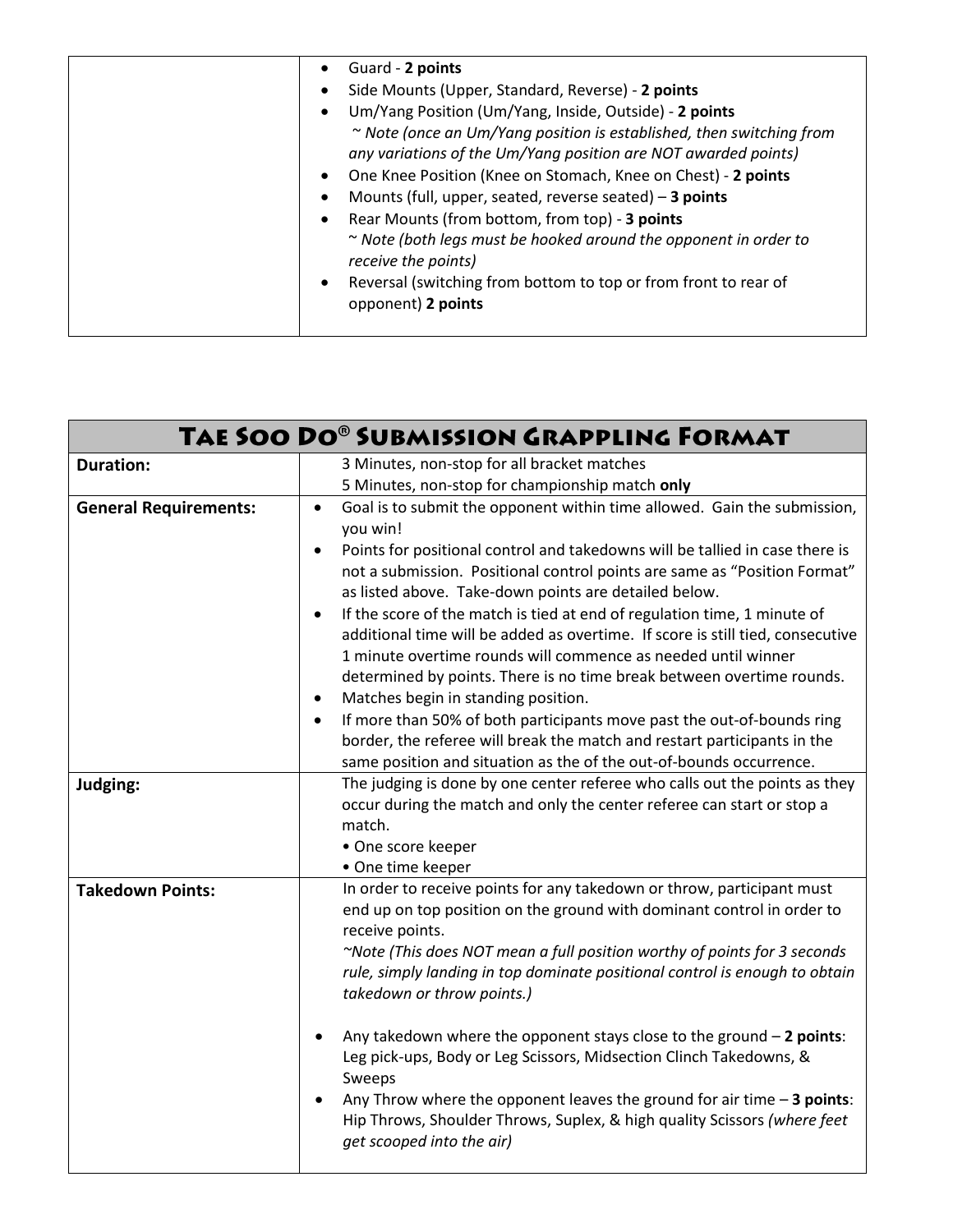| <b>Other Points:</b> | Near Fall $-3$ points<br>~ Note (This rule is taken from wrestling where the competitor almost pins<br>the opponent. This rule should motivate the competitors to attempt more<br>submissions and create a more exciting match. In order to receive Near<br>Fall points the submission technique must be acquired securely with high<br>quality good form, and is not just an attempt at a submission. Should be<br>close to completion, but opponent escapes with high degree of skill.) |
|----------------------|-------------------------------------------------------------------------------------------------------------------------------------------------------------------------------------------------------------------------------------------------------------------------------------------------------------------------------------------------------------------------------------------------------------------------------------------------------------------------------------------|
|                      | Escape $-1$ point<br>~ Note (this point is awarded based on a near fall submission escape and<br>for escape from the standup rear clinch position. It is NOT awarded for<br>ANY other positional escapes. Additionally, escape points are not granted<br>for out-of-bounds occurrence.)                                                                                                                                                                                                   |

| <b>HWA RANG DO® SUBMISSION GRAPPLING FORMAT</b> |                                                                                       |
|-------------------------------------------------|---------------------------------------------------------------------------------------|
| <b>Duration:</b>                                | 3 Minutes, non-stop for all bracket matches                                           |
|                                                 | 5 Minutes, non-stop for championship match only                                       |
| <b>General Requirements:</b>                    | Goal is to submit the opponent within time allowed. Gain the submission,<br>$\bullet$ |
|                                                 | you win!                                                                              |
|                                                 | Matches begin in standing position.<br>$\bullet$                                      |
|                                                 | If more than 50% of both participants move past the out-of-bounds ring                |
|                                                 | border, the referee will break the match and restart participants in the              |
|                                                 | same position and situation as the of the out-of-bounds occurrence.                   |
| <b>Judging &amp; Scoring:</b>                   | The judging is done by one center referee and 2 side judges. If there is              |
|                                                 | not a submission within the time allowed, the match will go to a judges'              |
|                                                 | decision. Grading of the match will be based on the following 3 criteria:             |
|                                                 | <b>Control:</b> (possible of 10 points)                                               |
|                                                 | Graded on how much the participant controlled the action of the match,                |
|                                                 | either through dominate positions, takedowns, and ring control of the                 |
|                                                 | match.                                                                                |
|                                                 |                                                                                       |
|                                                 | <b>Submissions:</b> (possible of 10 points)                                           |
|                                                 | Graded on how much the participant went for submission attempts as                    |
|                                                 | well as quality of those attempts throughout the duration of the match.               |
|                                                 | Spirit: (possible of 10 points)                                                       |
|                                                 | Graded on overall character, sportsmanship, showmanship, energy, and                  |
|                                                 | virtues of the participant for the duration of the match.                             |
|                                                 | *Only Whole numbers used for scoring                                                  |
|                                                 | <b>Continued on Next Page</b>                                                         |